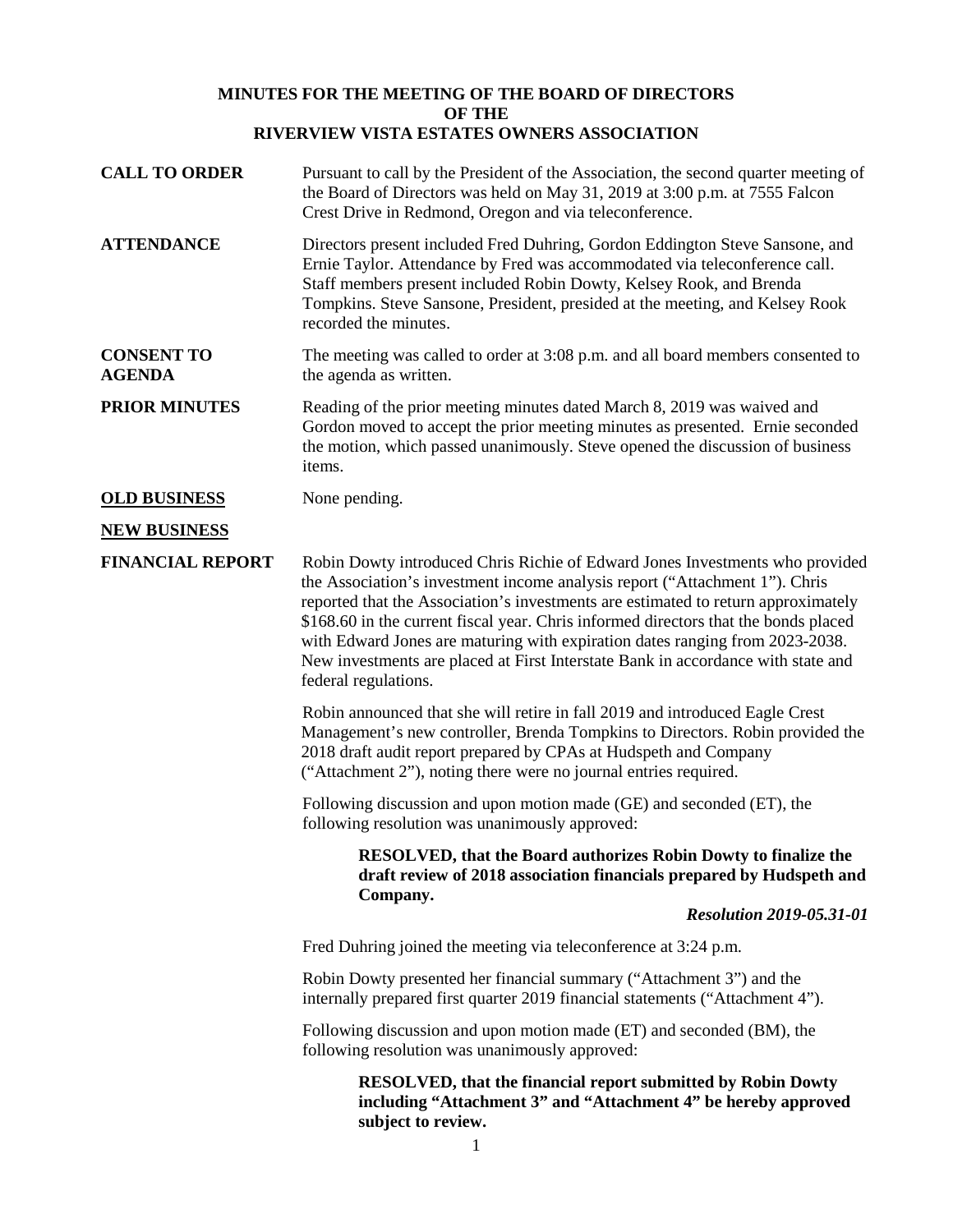## *Resolution 2019-05.31-02*

# **RESERVE EXPENSES** Kelsey Rook reviewed the Evaluation of Reserve Account Expenditures vs. Budget 2019 Reserve Study ("Attachment 5") noting there is one \$44 variance for exterior paint requiring approval by directors.

Following discussion and upon motion duly made (ET) and seconded (GE), the following resolution was unanimously approved:

> **RESOLVED, that the "Evaluation of Reserve Account Expenditures vs. Budget per 2019 Reserve Study" ("Attachment 5") be hereby approved, including the variance as noted in highlighting on the report.**

#### *Resolution 2019-05.31-03*

#### **OPERATIONS REPORT** Kelsey Rook referred directors to the written Operations Report prepared by Debbie Hahn ("Attachment 6"). Directors reviewed the options provided for covering an unexpected expense overage related to the clean up of storm-damaged trees. Gordon and Ernie stated that they were not in favor of borrowing funds from the association's reserves to pay for the expense. Robin recommended to directors that the cost be assessed to individual units, with the fractional owners paying for their share from their individual unit's maintenance budget. Robin noted that this was how backflow device installation expenses were handled in 2018 at which time a letter was sent to owners alerting them to the nature of the unbudgeted expenses. Directors were in agreement with this approach so long as the letter sent to owners did not refer to the expense as a "special assessment". The Board directed management to send a letter to owners stating that due to unforeseeable storm damages, the association's snow removal expenses are

significantly overbudget and that each unit shall pay an equal amount to the association budget to help cover this unexpected expense.

Following discussion and upon motion duly made (GE) and seconded (ET), the following resolution was unanimously approved:

> **RESOLVED, that the Board authorizes management to collect \$15,350 from unit owners (\$326.60 per unit) for storm-related tree removal, of which the funds collected from fractional units shall be drawn from the unit's repair and maintenance budget line item.**

## *Resolution 2019-05.31-04*

Kelsey summarized the role of the nominating committee as expressed within the RVVE Bylaws, which states that the President be called upon to appoint the committee members. Steve appointed Fred and Ernie to serve as the nominating committee. Gordon expressed his intent to be considered by the nominating committee for the ballot. Kelsey confirmed the annual meeting date of September 21, 2019 and informed directors that a request for interested nominees will be distributed to owners via email.

### **UNFINISHED BUSINESS**

None.

# **OTHER NEW BUSINESS**

Directors confirmed the third quarter meeting on Friday, September 20th at 3:00 p.m., in the meeting room located at 7555 Falcon Crest Drive in Redmond, Oregon.